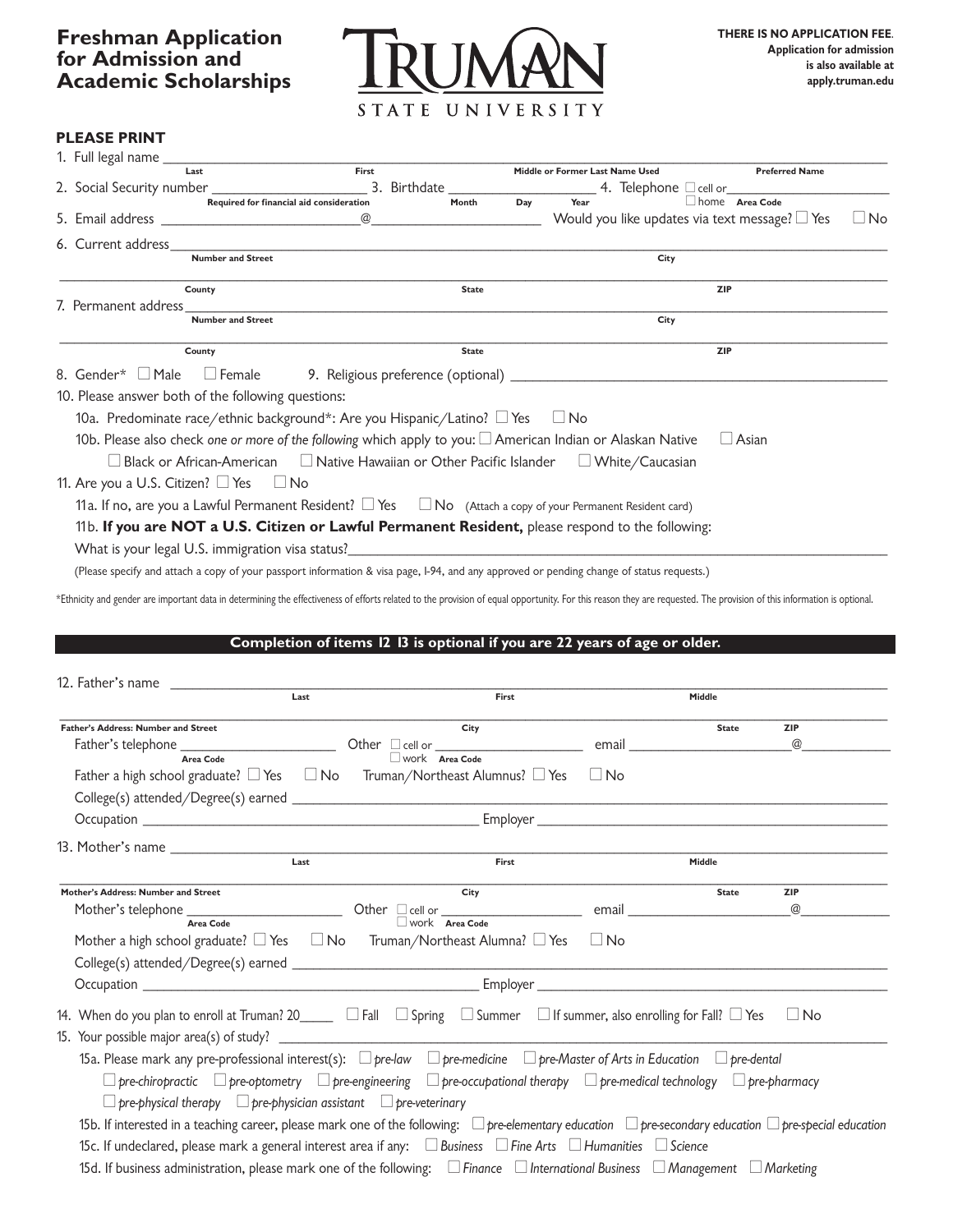16. Please list any siblings who currently attend or have attended Truman State University.

|                                                                                                                                                                                                                    |                                                                                                                                                                                                                                 | $\Box$ Previously Enrolled<br>Currently Enrolled                                                                                                             |
|--------------------------------------------------------------------------------------------------------------------------------------------------------------------------------------------------------------------|---------------------------------------------------------------------------------------------------------------------------------------------------------------------------------------------------------------------------------|--------------------------------------------------------------------------------------------------------------------------------------------------------------|
|                                                                                                                                                                                                                    | Relationship<br>expansion of the state of the state of the state of the state of the state of the state of the state of the state of the state of the state of the state of the state of the state of the state of the state of | $\Box$ Previously Enrolled<br>Currently Enrolled                                                                                                             |
| 17. Have you been designated as a National Merit semi-finalist?                                                                                                                                                    | $\Box$ No<br>$\Box$ Yes                                                                                                                                                                                                         |                                                                                                                                                              |
| 18. Did you participate in Missouri Girls State/Missouri Boys State?<br>Tes                                                                                                                                        | $\Box$ No                                                                                                                                                                                                                       |                                                                                                                                                              |
| 19. Did you participate in Missouri Scholars Academy? $\Box$ Yes $\Box$ No                                                                                                                                         |                                                                                                                                                                                                                                 |                                                                                                                                                              |
| 20. Are you participating in and expected to complete the Missouri A+ Schools Program? $\square$ Yes                                                                                                               |                                                                                                                                                                                                                                 | $\Box$ No                                                                                                                                                    |
| 21. Are you a candidate for an International Baccalaureate (IB) diploma? $\square$ Yes                                                                                                                             | $\Box$ No                                                                                                                                                                                                                       |                                                                                                                                                              |
| 22. What is your U.S. Armed Forces status? $\Box$ None $\Box$ Currently serving                                                                                                                                    |                                                                                                                                                                                                                                 | $\Box$ Previously served                                                                                                                                     |
| $\Box$ Dependent or spouse of veteran                                                                                                                                                                              | $\Box$ Dependent or spouse of current service member                                                                                                                                                                            |                                                                                                                                                              |
| 23. Did either of your natural or adoptive parents complete a college degree? $\Box$ Yes                                                                                                                           |                                                                                                                                                                                                                                 | $\Box$ No                                                                                                                                                    |
|                                                                                                                                                                                                                    |                                                                                                                                                                                                                                 |                                                                                                                                                              |
| <b>Academic Information:</b>                                                                                                                                                                                       |                                                                                                                                                                                                                                 |                                                                                                                                                              |
| 25. I have taken the ACT or SAT - indicate month and year:                                                                                                                                                         | $\Box$ ACT (dates)                                                                                                                                                                                                              |                                                                                                                                                              |
|                                                                                                                                                                                                                    |                                                                                                                                                                                                                                 | $\Box$ SAT (dates) $\Box$                                                                                                                                    |
| 26. List the high school from which you graduated or will graduate: ___________________                                                                                                                            |                                                                                                                                                                                                                                 |                                                                                                                                                              |
|                                                                                                                                                                                                                    |                                                                                                                                                                                                                                 | High School Name                                                                                                                                             |
| County<br>City                                                                                                                                                                                                     | ZIP<br>State                                                                                                                                                                                                                    | Graduation Date<br>Month/Year                                                                                                                                |
| 27. If you did not graduate from high school and have taken the GED, please indicate the date. ________                                                                                                            |                                                                                                                                                                                                                                 | Month<br>Year                                                                                                                                                |
| Please send an official copy of your GED scores and a transcript documenting any high school course work completed to<br>Office of Admission, Truman State University, 100 E. Normal Avenue, Kirksville, MO 63501. |                                                                                                                                                                                                                                 |                                                                                                                                                              |
| 28. Have you ever applied to or attended Truman State University (formerly Northeast Missouri State University)?                                                                                                   |                                                                                                                                                                                                                                 |                                                                                                                                                              |
| $\Box$ Yes<br>$\Box$ No                                                                                                                                                                                            | If yes, when were you last enrolled at Truman/Northeast? __________Year ___________________Term                                                                                                                                 |                                                                                                                                                              |
|                                                                                                                                                                                                                    |                                                                                                                                                                                                                                 | 29. If you have enrolled in college credit courses while in high school (dual credit or dual enrollment), please list the colleges or universities attended. |
|                                                                                                                                                                                                                    |                                                                                                                                                                                                                                 | Failure to indicate enrollment at any college or university may void your admission. Official transcripts from each college or university must be            |
| submitted to Office of Admission, Truman State University, 100 E. Normal Avenue, Kirksville, MO 63501                                                                                                              |                                                                                                                                                                                                                                 |                                                                                                                                                              |
| when all coursework is completed.                                                                                                                                                                                  |                                                                                                                                                                                                                                 |                                                                                                                                                              |
| Name of College                                                                                                                                                                                                    | Location (City/State)                                                                                                                                                                                                           | Dates of Attendance<br>Hours                                                                                                                                 |

| <b>Name of College</b> | Location (City/State) | <b>Dates of Attendance</b> | <b>Hours</b> |                  |
|------------------------|-----------------------|----------------------------|--------------|------------------|
|                        |                       | From                       | To           | <b>Completed</b> |
|                        |                       |                            |              |                  |
|                        |                       |                            |              |                  |
|                        |                       |                            |              |                  |
|                        |                       |                            |              |                  |
|                        |                       |                            |              |                  |
|                        |                       |                            |              |                  |

#### **Answers to 31a and 31b Required**

| 31a. Have you ever been found responsible for a disciplinary violation at any school you have attended, whether related to academic misconduct or |  |  |  |  |  |  |
|---------------------------------------------------------------------------------------------------------------------------------------------------|--|--|--|--|--|--|
| behavioral misconduct, resulting in your probation, suspension, removal, dismissal or expulsion from the institution? $\square$ Yes $\square$ No  |  |  |  |  |  |  |
| 31b. Have you ever been arrested for a misdemeanor, felony or other crime? $\Box$ Yes $\Box$ No                                                   |  |  |  |  |  |  |

If you answered yes to either or both questions, attach a separate sheet giving the approximate date of each incident and explaining the circumstances.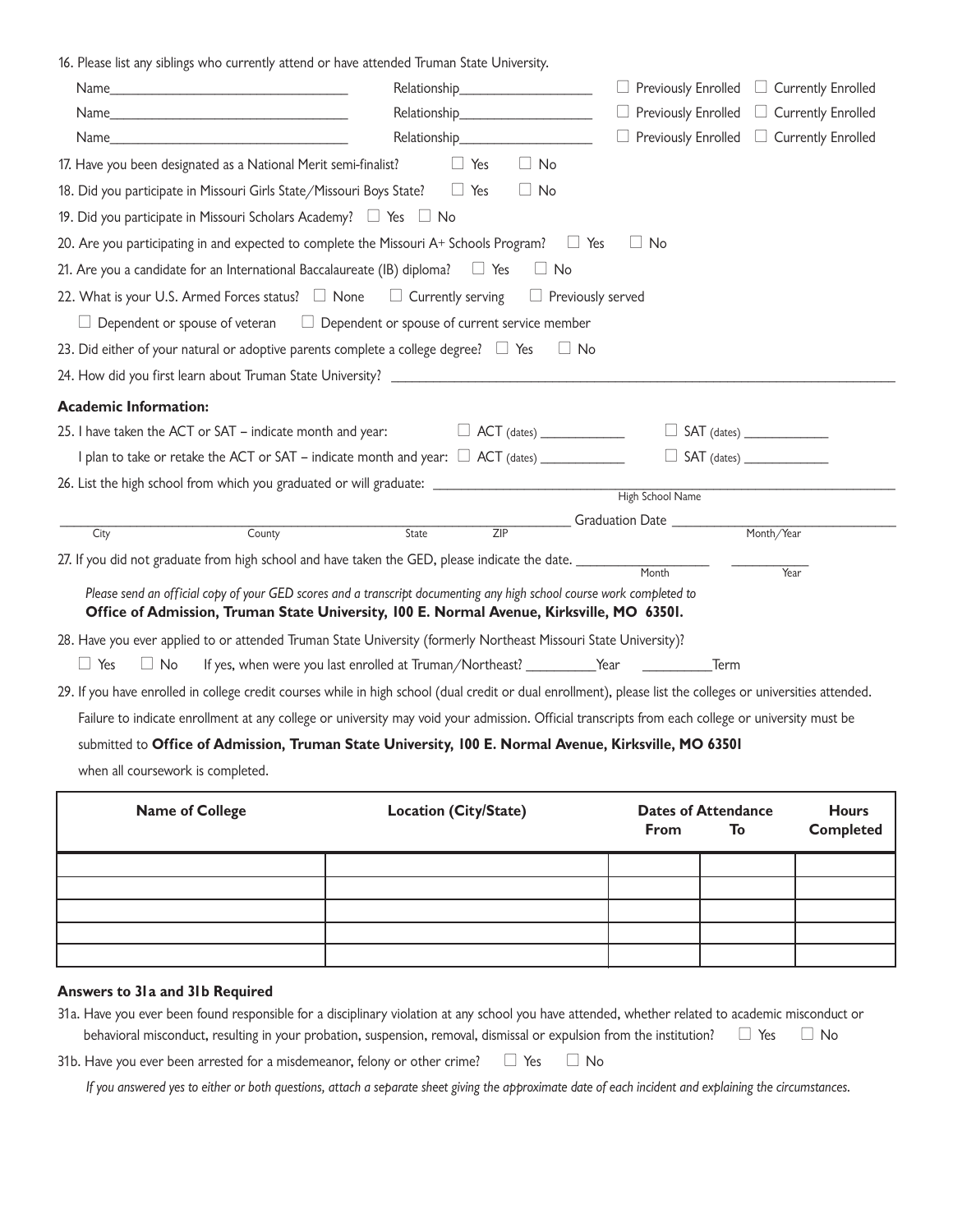### **High School Transcript Senior Year Course Work**

 32. Please list in progress (senior year) courses below and request that an official copy of your high school transcript be sent to:  **Office of Admission, Truman State University, 100 E. Normal Avenue, Kirksville, MO 63501.**

| <b>Subject Area</b>           | In Progress (Senior Year) Course Title | Fall<br><b>Course</b> | <b>Spring</b><br><b>Course</b> |
|-------------------------------|----------------------------------------|-----------------------|--------------------------------|
| English                       |                                        | $\Box$                | $\Box$                         |
|                               |                                        | $\Box$                | $\Box$                         |
| Mathematics                   |                                        | $\Box$                | $\Box$                         |
|                               |                                        | $\Box$                | $\Box$                         |
| Social Studies                |                                        | $\Box$                | $\mathcal{L}_{\mathcal{A}}$    |
|                               |                                        | $\Box$                | $\Box$                         |
| Science                       |                                        | $\Box$                | $\mathcal{L}_{\mathcal{A}}$    |
|                               |                                        | $\Box$                | $\Box$                         |
| Fine Arts                     |                                        | $\Box$                | $\Box$                         |
|                               |                                        | $\Box$                | $\Box$                         |
| Foreign Language              |                                        | $\Box$                | $\Box$                         |
|                               |                                        | $\Box$                | $\Box$                         |
| <b>Additional Course Work</b> |                                        | $\Box$                | $\mathcal{L}_{\mathcal{A}}$    |
|                               |                                        | $\Box$                | $\Box$                         |

PLEASE NOTE – Truman recommends students take a strong college preparatory high school curriculum including 4 years of English, 3 years of math (4 years strongly recommended), 3 years of social studies/history, 3 years of science, 2 years of the same foreign language, and 1 year of fine arts. Recommended courses for the fourth year of math include trigonometry/analytic geometry, pre-calculus, calculus, math analysis, etc.

## **Activity Information:**

 33. Please attach an additional sheet(s) describing your involvement in school and/or community activities including volunteer and paid work experience. Activity information will be considered in the admission review process and must be provided by **December 1** to receive full consideration for Truman's competitive scholarship programs. We welcome information that highlights leadership development, demonstrates depth and/or breadth of involvement (including positions held and dates of office) and provides insight into special talents/abilities, honors, awards, or other relevant details.  $\Box$  My activity list is enclosed.  $\;\Box$  I will send/email my activity list separately.  $\;\Box$  I do not wish to provide activity information.

## **Admission Essay:**

 34. Your admission essay (1-3 pages in length) provides you with the opportunity to "personalize" your application. The writing sample you submit will be considered in both the admission and competitive scholarship selection processes. Be sure to include your full name on each page of your submission in response to one of the following prompts:

<u>Option 1</u>: Please write about a topic important to you.

<u>Option 2</u>: "I soon realized that no journey carries one far unless, as it extends into the world around us, it goes an equal distance into the world within." –LILLIAN SMITH

 There is something profoundly intriguing about the telling of a journey – whether it be travel to exotic locales; in-depth personal discovery; a meandering walk through a dense, rich forest; or the realization of lifelong dreams. Tell us about a journey – real, imagined or metaphorical. Your journey starts here.

35. Please place an "X" by those activities in which you are interested in participating:

| $\Box$ Athletics-specify sport                                    |  |                                       | $\Box$ Cheerleading $\Box$ Debate/Forensics $\Box$ Drama $\Box$ Intramural sports $\Box$ Student government |
|-------------------------------------------------------------------|--|---------------------------------------|-------------------------------------------------------------------------------------------------------------|
| $\Box$ Student media $\Box$ Instrumental music-specify instrument |  | $\Box$ Vocal music-specify voice part |                                                                                                             |

ROTC  $\Box$  Sororities  $\Box$  Fraternities  $\Box$  Mock Trial  $\;\;\Box$  Community Service  $\;\;\Box$  Undergraduate research  $\;\;\Box$  Dance  $\;\;\Box$  Study Abroad □ Quiz/Academic Bowl